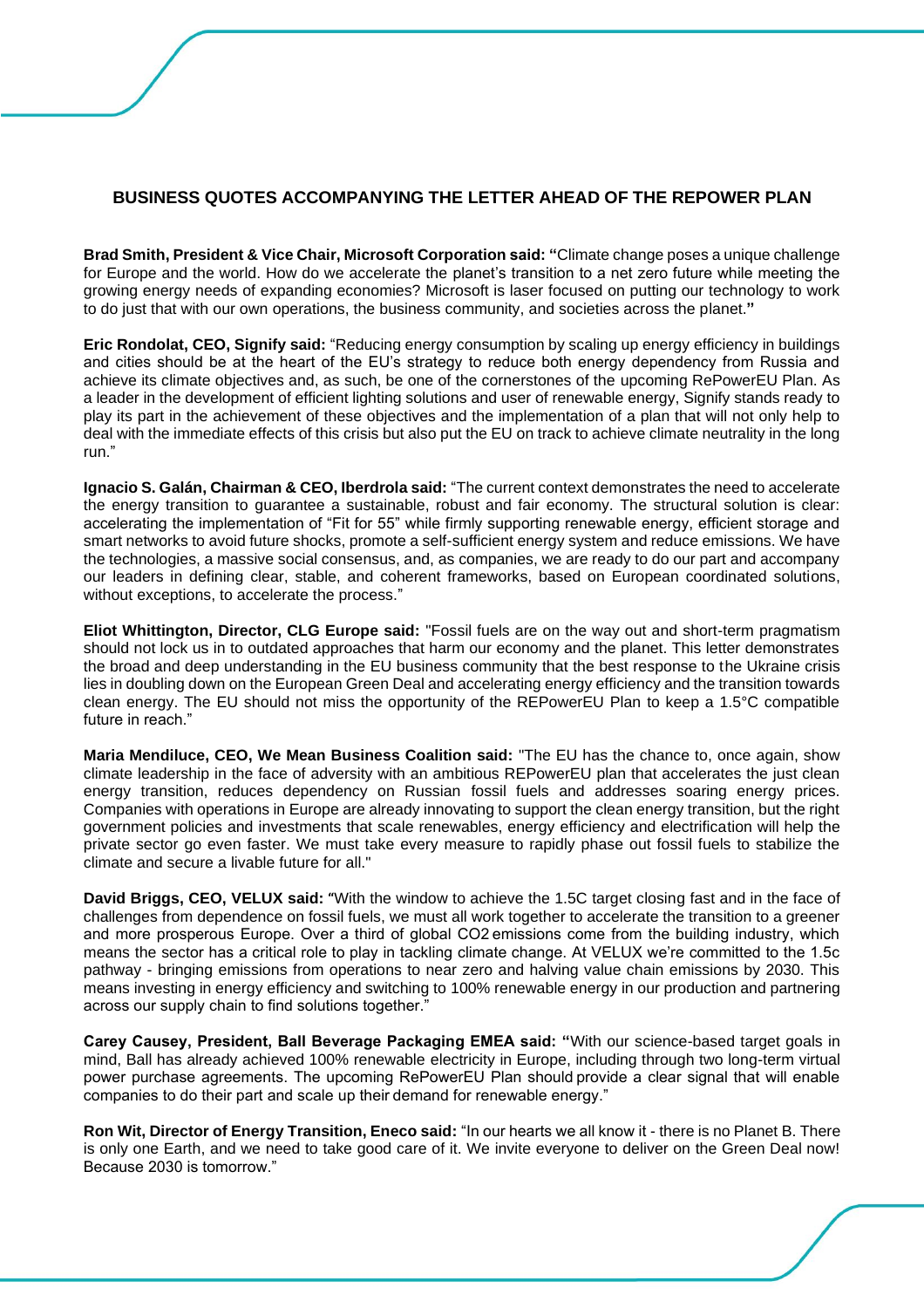**Joakim Byström, CEO, Absolicon Solar Collector AB said:** "Solar thermal is the third largest source of renewable heat and can provide Europe with an extra 500 TWh of renewable heat in 2030, covering 90% of the decrease of Russian gas. This potential should be reflected in the upcoming RePowerEU Plan."

**Lorenzo Spadoni, President, AIRU, Associazione Italiana Riscaldamento Urbano, said: "**The current geopolitical situation requires Europe to act quickly and concretely. However, it is of primary importance not to nullify the path of decarbonization on which the Union has invested heavily in the last decade. District heating has a key role to play to reduce gas consumption address, energy poverty, and continue the path towards a sustainable EU."

**Eric Scotto, President, AKUO said:** "We witness on a daily basis that incidents of extreme weather are increasing as a result of climate change. I cannot live with the idea we have the solutions at hands, like exiting from fossil fuels thanks to renewable energy, and we fail acting right now. It is our collective responsibility to reverse the trend, now."

**Peter Sweatman, CEO, Climate Strategy & Partners said:** "The REPowerEU Energy Savings Action Plan needs to have a new instrument that reaches needy homeowners across the Member States providing fair and attractive additional support to accelerate the Renovation Wave. We propose an EU Renovation Loan using undrawn recovery loans to provide deep renovation finance to European families who don't qualify for green mortgages."

**Tim Höttges, CEO, Deutsche Telekom said: "**Our dependency on fossil fuels is our Achilles' heel. Ecologically, and also economically and politically. Every ton of less CO2 is a bit more future for all of us. It's not about what we want to do tomorrow. It's about what we do today."

**Maxim Timchenko, CEO, DTEK said:** "DTEK remains committed to accelerated transition to a climate neutral energy system in Ukraine by 2040. We appeal to European and global energy companies to stop any dealings with Russian energy sector that channels money to support the outrageous war against Ukraine. DTEK strongly supports Ukraine's application to become a member of the European Union and alignment with the European Green Deal. We already invested USD 1.6 billon in wind and solar projects in Ukraine. DTEK will continue developing renewable energy capacities in Ukraine as soon as situation allows."

**Francesco Starace, Chief Executive Officer and General Manager, Enel said:** "We strongly support European Union's commitment to accelerate energy transition towards a carbon free energy system. Therefore, an ambitious REPowerEU Plan will highly contribute to move away from fossil fuels and to ensure energy security, accelerating at the same time the electrification of the energy demand in a sustainable way in order to reach a net zero economy at European level as soon as possible."

**James Brueton, CEO, EnviroBuild said:** "There has never been a more compelling time scientifically, politically or socially to make the rapid move away from the outdated ideology of fossil fuels. It's time to act to provide a better future for the world."

**Luis García Codrón, CEO, Europa Mundo Vacaciones said:** "Europamundo is committed to accelerate measures to reduce energy consumption through energy efficiency thereby standing ready to support the implementation of the REPowerEU Plan and Green Deal."

**Dolf van den Brink, Chairman Executive Board / CEO, HEINEKEN NV said:** "We believe that the REPowerEU Plan can play an important role accelerating the energy transition and helping to achieve the objectives of the European Green Deal. This is also important to us at HEINEKEN as we transition to clean energy sources and work to deliver our net zero carbon ambition."

**James Thornton, CEO, Intrepid Travel said:** "Intrepid Travel is committed to taking real action on climate change, guided by our verified science-based emissions targets. Renewables are a key part of our plan, which includes moving all our sites to renewable energy by 2025."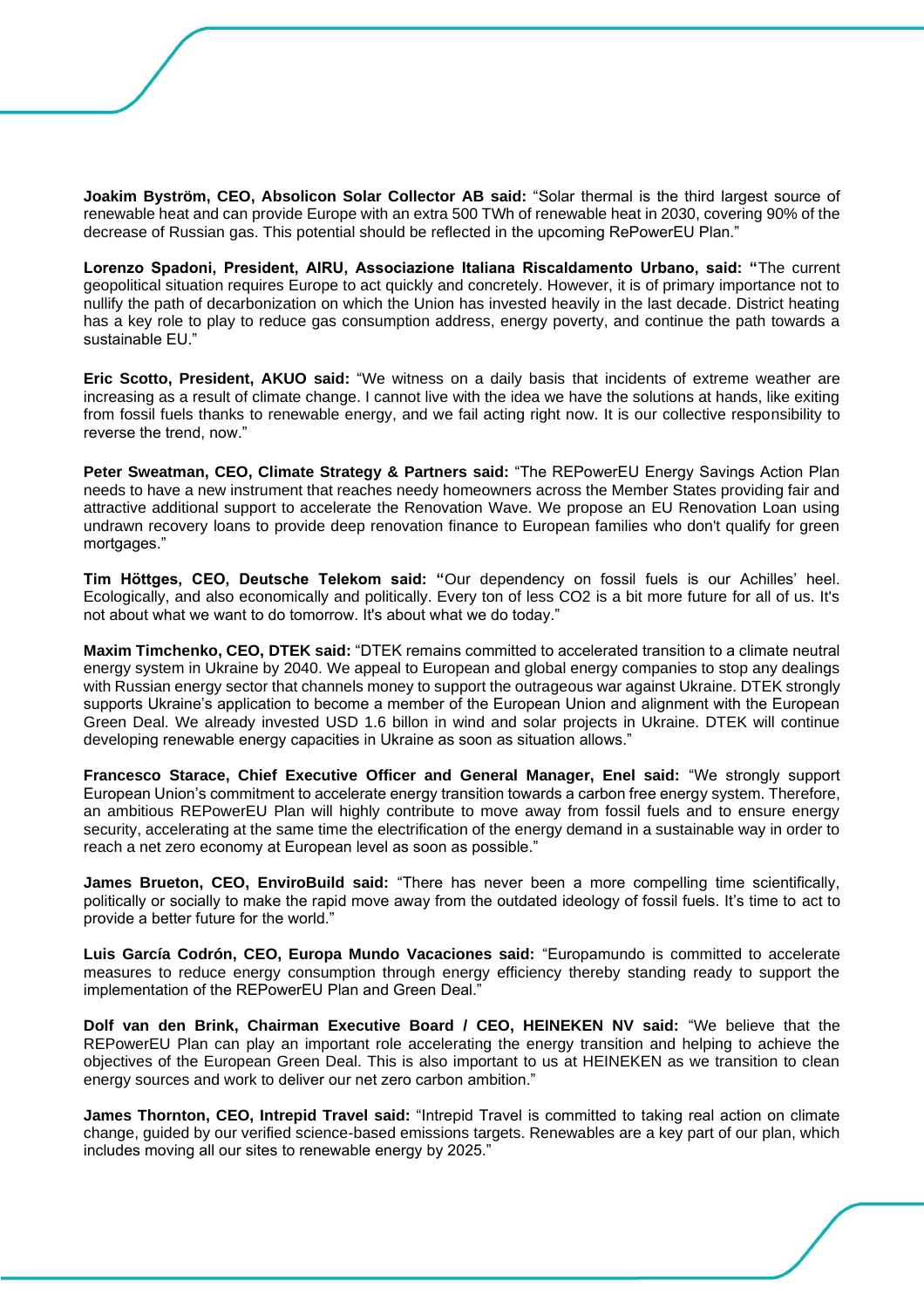**Giuseppe Spanto, Managing Director, ISCLEANAIR said:** "We clean the ambient air we all breathe, creating healthier and safer places to live and work. Everywhere. We strongly believe in a CLEAN AIR WORLD and operate with passion and enthusiasm at the service of people and the environment."

**Yves Desmet, CEO, Isoltechnics said:** "Insulating industrial plants enables to combine short-term energy savings and long-term economic benefits through jobs and growth thereby playing a key role to address the current crisis."

**Darren James, CEO, Keltbray Group said:** "At Keltbray our mission is to redefine the way sustainable development is delivered and to align our operations and services to the science-based targets. It is critical that the correct policies are put in place to enable the correct investments and engineering solutions to be made in order to adhere to the recommendations of the IPCC and achieve the science-based target."

**David Ducarme, Group Chief Operating Officer, Knauf Insulation said:** "The Commission's REPowerEU plan aims to reduce Europe's dependence on energy supplies from Russia. But to ensure its success, energy efficiency must be put at the heart of every action. Energy efficiency must support the decrease of energy consumption and serve as a building block for an efficient roll out of solutions, such as heat pumps. Energy efficiency has to be the cornerstone of a new era of energy security for Europe."

**Thierrya Déau,CEO, Meridiam said: "**Meridiam is commited to invest for people and the people and accelerate the path towards the sustainable development goals. The current crisis must cast light on our dependency on fossil fuels and be a trigger to an acceleration of sustainable policies."

**Geoffroy van Raemdonck, CEO, Neiman Marcus Group said:** "At Neiman Marcus Group, our efforts to promote energy efficiency, electrification, and renewable energy within our direct operations are a critical part of our business strategy to Revolutionize Luxury Experiences. As we seek to make life extraordinary for everyone in our ecosystem and expand our efforts to address Scope 3 emissions, we are dedicated to advocating for policies that make it easier for our many European luxury brand partners to adopt these efforts within their operations as well."

**Jacob Mayne, Managing Partner, NEW ANGLES said: "**To accelerate the transition in society governments must partner with business in the spirit of collective intelligence for purposeful action. Just as managers in companies look to the holders of power in their organisations for coherent decisions and commitments that make sense, companies look to governments for strategic signposting, decisions, legislation and investments that enable the transition in business."

**Giuseppe Lasco, General Co-Director, Poste Italiane SpA said:** "In the last years, companies have had to face various global challenges, such as health emergencies and climate change risks and lastly the Ukranian war, which urges us to take necessary steps to strengthen Europe's energy security and resilience by accelerating the green transition. Poste Italiane has given great support to the country in this difficult context by taking a sound path towards carbon neutrality, promoting green initiatives within the company and the local communities."

**Antonio Potenza, CEO, Proodos Capital said:** "We welcome the EU's leadership in seeking to unite and strengthen Europe's response to the multiple challenges we face today, from war and the pandemic to the climate and nature emergencies. We need policies that reflect a sustainable long-term vision that embraces change and deliver a safer, healthier, and more prosperous Europe."

**Jochen Eickholt, CEO, Siemens Gamesa**: "The role to be played by the wind industry, under the imperative of current events and the urgent focus on energy security, is critical. Our industry is ready to take up the challenge to deliver. REPowerEU should look to ensure that the appropriate policy framework is enacted to facilitate the achievement of climate targets in the time envisaged. That is to say we need to inject more speed in the permitting process, while reinforcing the resiliency of the supply chain and establishing the pillars for a fully transformational green economy."